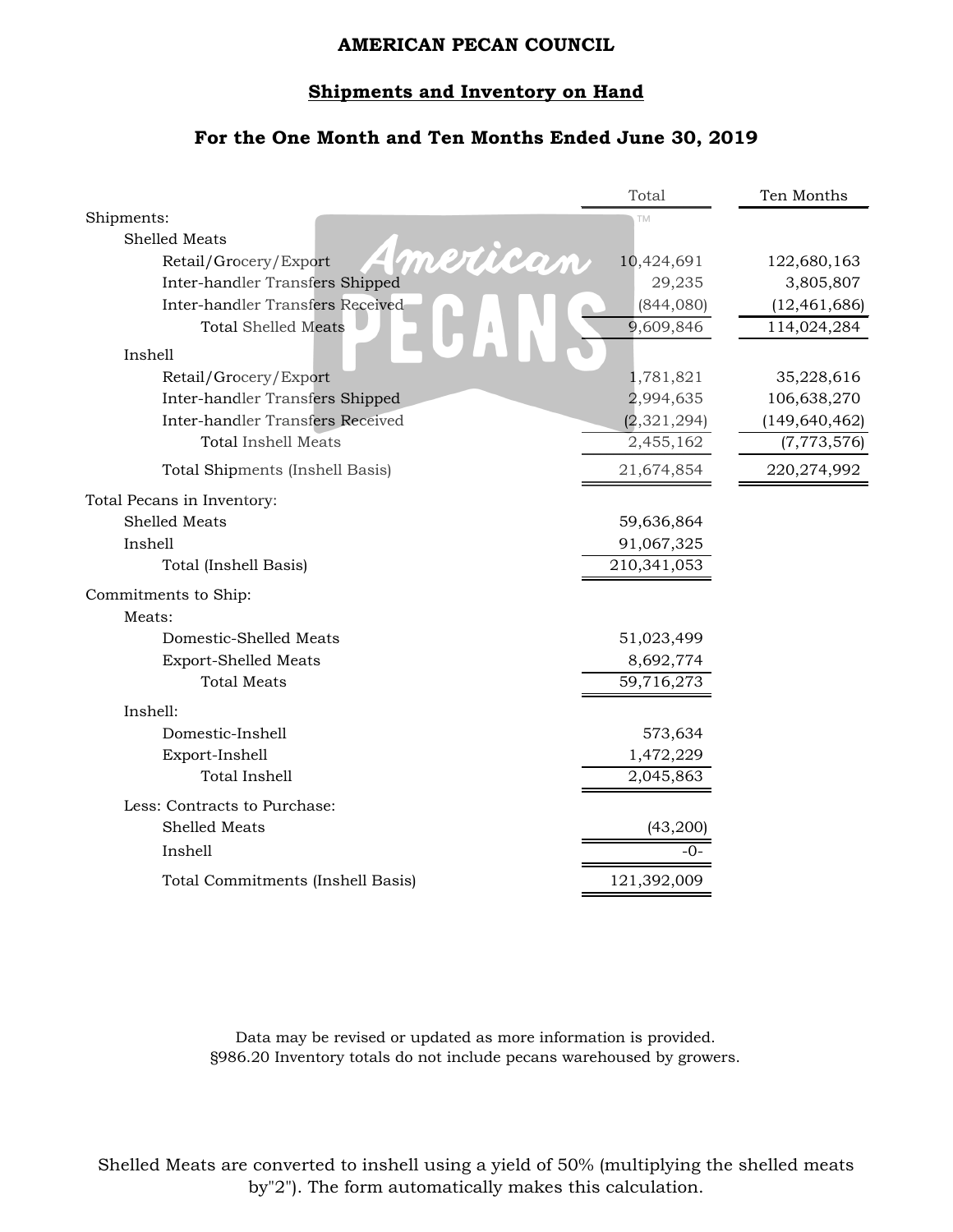## **Mexico Exports and Foreign Purchases**

## **For the One Month and Ten Months Ended June 30, 2019**

#### **INSHELL PECANS EXPORTED TO MEXICO FOR SHELLING AND RETURNED TO U.S. AS SHELLED MEATS**

| American                                                     | One Month                | Ten Months  |
|--------------------------------------------------------------|--------------------------|-------------|
| Inshell Exported for Shelling:                               |                          |             |
| Mexico                                                       |                          | 6,664,091   |
| Total Inshell Exported for Shelling                          | $\overline{\phantom{0}}$ | 6,664,091   |
|                                                              |                          |             |
| Shelled Meats - Produced in U.S. Inshell Returned to U.S.:   |                          |             |
| Mexico                                                       | 926,790                  | 5,358,686   |
| Total Shelled Meats - Produced in U.S. Inshell Returned to I | 926,790                  | 5,358,686   |
| PECANS PURCHASED OUTSIDE THE U.S. BY U.S. HANDLERS           |                          |             |
|                                                              | One Month                | Nine Months |
| Shelled Meats:                                               |                          |             |
| Country of Origin:                                           |                          |             |
| Australia                                                    | $-0-$                    | 77,288      |
| Mexico                                                       | 1,165,326                | 17,862,493  |
| <b>Total Shelled Meats</b>                                   | 1,165,326                | 17,939,781  |
|                                                              |                          |             |
| Inshell:                                                     |                          |             |
| Country of Origin:                                           |                          |             |
| Argentina                                                    | $-0-$                    | 447,982     |
| Mexico                                                       | 390,708                  | 65,591,384  |
| <b>Total Inshell</b>                                         | 390,708                  | 66,039,366  |
|                                                              |                          |             |
| Total (Inshell Basis)                                        |                          |             |
| Argentina<br>Australia                                       | $-0-$                    | 447,982     |
|                                                              | $-0-$                    | 154,576     |
| Mexico                                                       | 2,721,360                | 101,316,370 |
| Total (Inshell Basis)                                        | 2,721,360                | 101,918,928 |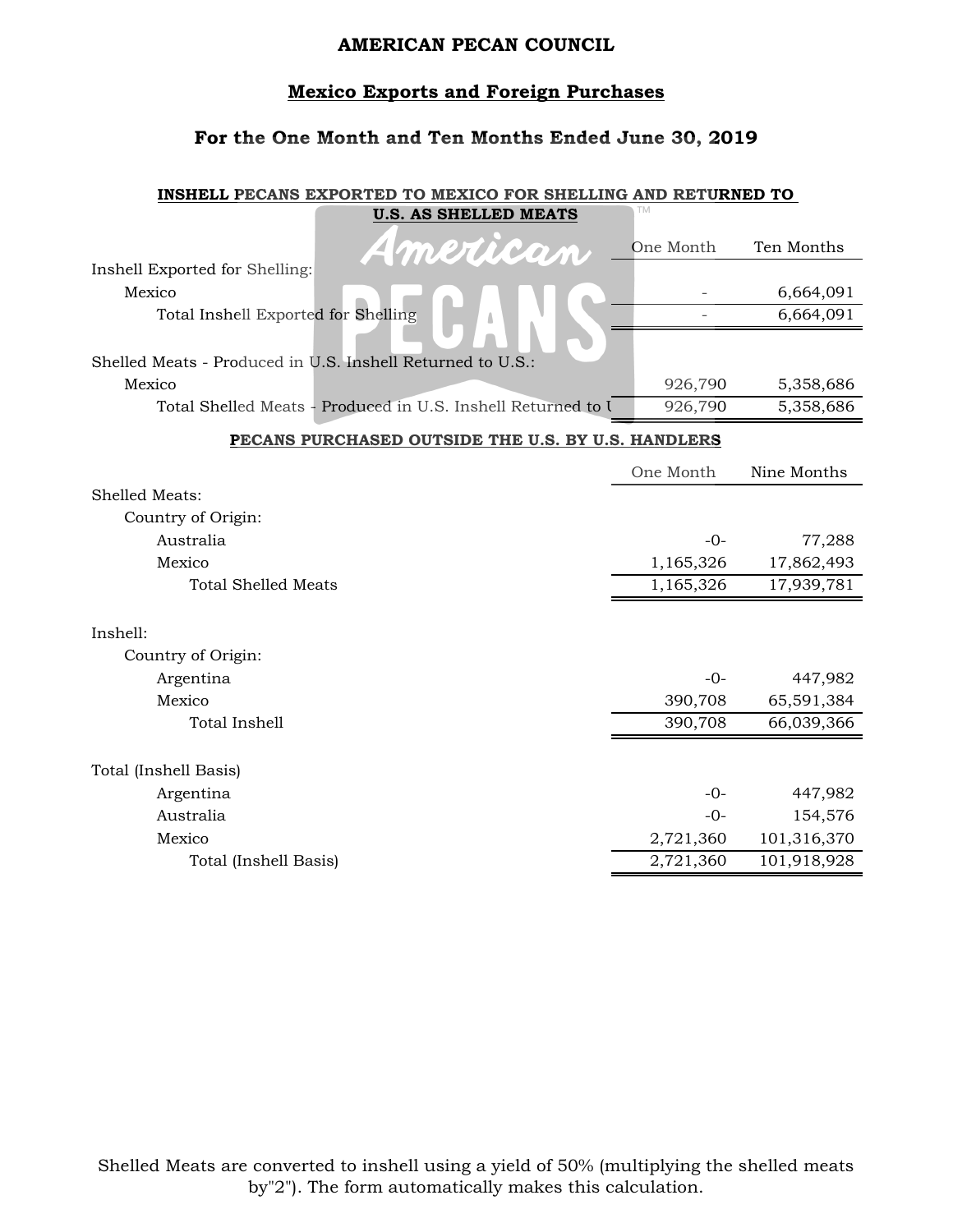# **Destination Report**

# **For the One Month and June Months Ended June 30, 2019**

| World Region |              |           |            |           |            | 2018 - 2019 - Current<br>For the One Month and Ten Months Ended June 30, 2019 |            |                       |            |
|--------------|--------------|-----------|------------|-----------|------------|-------------------------------------------------------------------------------|------------|-----------------------|------------|
| Destination  |              |           | Shelled    | Inshell   |            | Sub-Standard                                                                  |            | Total (Inshell Basis) |            |
|              |              | One Month | Ten Months | One Month | Ten Months | One Month                                                                     | Ten Months | One Month             | Ten Months |
| Africa       |              |           |            |           |            |                                                                               |            |                       |            |
| Algeria      |              | $-0-$     | $-0-$      | $-0-$     | $-0-$      | $-0-$                                                                         | $-0-$      | $-0-$                 | $-0-$      |
| Egypt        |              | 21,000    | 136,650    | $-0-$     | $-0-$      | $-0-$                                                                         | $-0-$      | 42,000                | 273,300    |
|              | Total Africa | 21,000    | 136,650    | $-0-$     | $-0-$      | $-0-$                                                                         | $-0-$      | 42,000                | 273,300    |
|              |              |           |            | ◡         |            |                                                                               |            |                       |            |
| Asia         |              |           |            |           |            |                                                                               |            |                       |            |
| China        |              | $-0-$     | 192,780    | 262,500   | 1,772,667  | $-0-$                                                                         | $-0-$      | 262,500               | 2,158,227  |
| Hong Kong    |              | $-0-$     | 255,600    | 1,517,150 | 10,235,359 | $-0-$                                                                         | 37,100     | 1,517,150             | 10,783,659 |
| India        |              | 7,500     | 60,390     | $-0-$     | $-0-$      | $-0-$                                                                         | $-0-$      | 15,000                | 120,780    |
| Japan        |              | 55,500    | 832,050    | $-0-$     | $-0-$      | $-0-$                                                                         | $-0-$      | 111,000               | 1,664,100  |
| Kuwait       |              | $-0-$     | 73,200     | $-0-$     | $-0-$      | $-0-$                                                                         | $-0-$      | $-0-$                 | 146,400    |
| Malaysia     |              | $-0-$     | 240        | $-0-$     | $-0-$      | $-0-$                                                                         | $-0-$      | $-0-$                 | 480        |
| Philippines  |              | $-0-$     | 6,720      | $-0-$     | $-0-$      | $-0-$                                                                         | $-()$ -    | $-0-$                 | 13,440     |
| Qatar        |              | $-0-$     | 26,460     | $-0-$     | $-0-$      | $-0-$                                                                         | $-0-$      | $-0-$                 | 52,920     |
| Singapore    |              | 15,000    | 19,500     | $-0-$     | $-0-$      | $-0-$                                                                         | $-0-$      | 30,000                | 39,000     |
| South Korea  |              | 24,504    | 791,808    | $-0-$     | $-0-$      | $-0-$                                                                         | $-0-$      | 49,008                | 1,583,616  |
| Thailand     |              | 22,800    | 151,050    | $-0-$     | $-0-$      | $-0-$                                                                         | $-0-$      | 45,600                | 302,100    |
| Taiwan       |              | 60,000    | 361,410    | $-0-$     | $-0-$      | $-0-$                                                                         | $-0-$      | 120,000               | 722,820    |
| Vietnam      |              | 40,500    | 189,300    | $-0-$     | $-0-$      | $-0-$                                                                         | $-0-$      | 81,000                | 378,600    |
|              | Total Asia   | 225,804   | 2,960,508  | 1,779,650 | 12,008,026 | $-0-$                                                                         | 37,100     | 2,231,258             | 17,966,142 |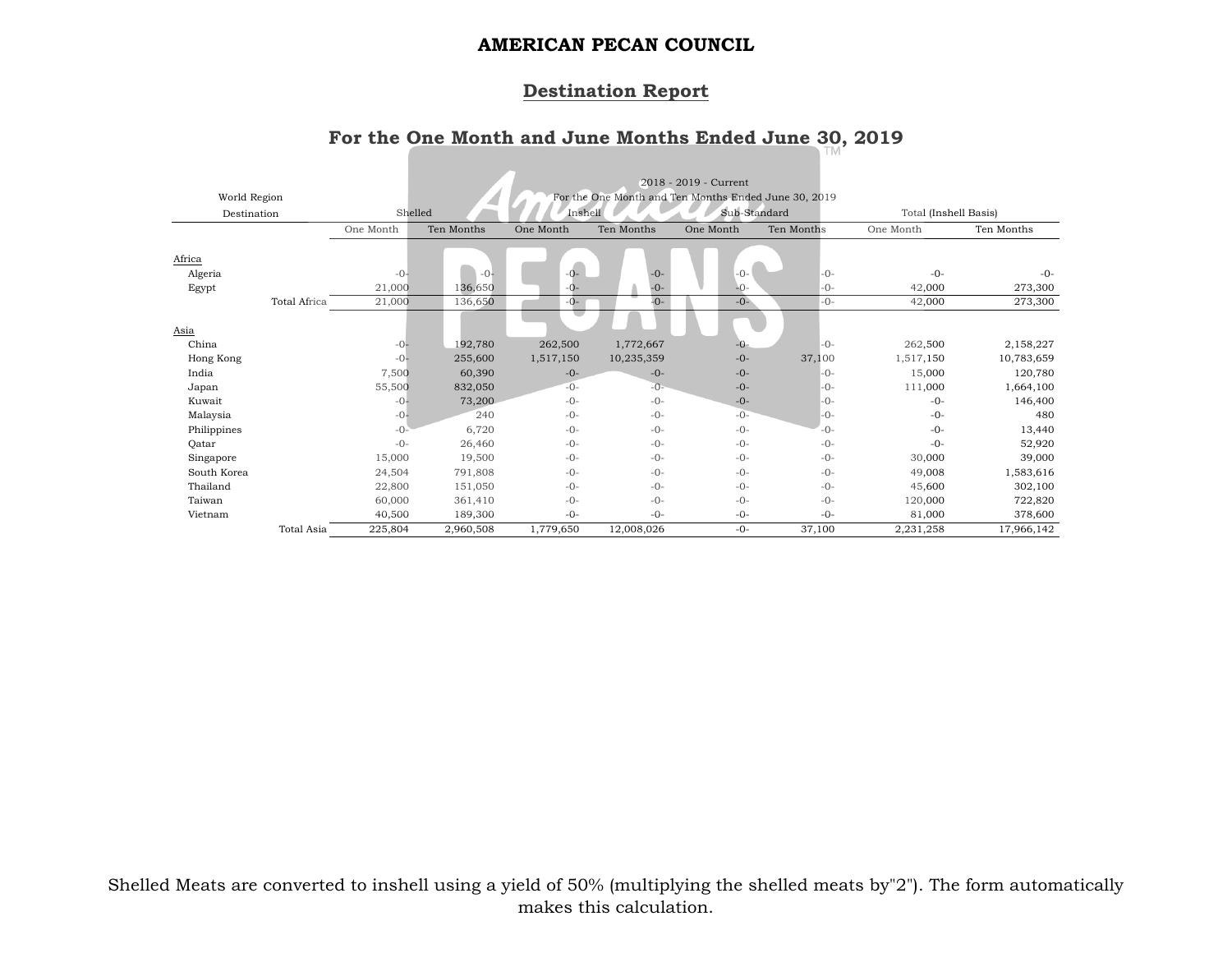# **Destination Report**

# **For the One Month and June Months Ended June 30, 2019**

|                   |                     |           |            |         |        | 2018 - 2019 - Current                                |       |                       |            |
|-------------------|---------------------|-----------|------------|---------|--------|------------------------------------------------------|-------|-----------------------|------------|
| World Region      |                     |           |            |         |        | For the One Month and Ten Months Ended June 30, 2019 |       |                       |            |
| Destination       |                     | Shelled   |            | Inshell |        | Sub-Standard                                         |       | Total (Inshell Basis) |            |
| Australia/Oceania |                     |           |            |         |        |                                                      |       |                       |            |
| Australia         |                     | 24,000    | 72,000     | $-0-$   | $-0-$  | $-0-$                                                | $-0-$ | 48,000                | 144,000    |
|                   | Total Australia     | 24,000    | 72,000     | $-0-$   | $-0-$  | $-0-$                                                | $-0-$ | 48,000                | 144,000    |
|                   |                     |           |            |         |        |                                                      |       |                       |            |
| Europe            |                     |           |            |         |        |                                                      |       |                       |            |
| Austria           |                     | 1,800     | 27,600     | $-0-$   | 55,000 | $-0-$                                                | $-0-$ | 3,600                 | 110,200    |
| Belgium           |                     | $-0-$     | 558,225    | $-0-$   | $-0-$  | $-0-$                                                | $-0-$ | $-0-$                 | 1,116,450  |
| Czech Republic    |                     | 3,600     | 83,940     | $-Q-$   | $0 -$  | $-0-$                                                | $-0-$ | 7,200                 | 167,880    |
| Denmark           |                     | 63,000    | 830,618    | $-0-$   | $-0-$  | $-0-$                                                | $-0-$ | 126,000               | 1,661,235  |
| France            |                     | 133,260   | 2,208,490  | $-0-$   | $-0-$  | $-0-$                                                | $-0-$ | 266,520               | 4,416,980  |
| Germany           |                     | 823,740   | 6,027,932  | $-0-$   | $-0-$  | $-0-$                                                | $-0-$ | 1,647,480             | 12,055,863 |
| Greece            |                     | $-0-$     | 1,800      | $-0-$   | $-0-$  | $-0-$                                                | $-0-$ | $-0-$                 | 3,600      |
| Italy             |                     | $-0-$     | 81,000     | $-0-$   | $-0-$  | $-0-$                                                | $-0-$ | $-0-$                 | 162,000    |
| Lithuania         |                     | 45,900    | 410,670    | $-0-$   | $-0-$  | $-0-$                                                | $-0-$ | 91,800                | 821,340    |
| Netherlands       |                     | 338,250   | 4,988,985  | $-0-$   | $-0-$  | $-0-$                                                | $-0-$ | 676,500               | 9,977,970  |
| Norway            |                     | $-0-$     | 62,848     | $-0-$   | $-0-$  | $-0-$                                                | $-0-$ | $-0-$                 | 125,696    |
| Poland            |                     | $-0-$     | $-0-$      | $-0-$   | $-0-$  | $-0-$                                                | $-0-$ | $-0-$                 | $-0-$      |
| Portugal          |                     | 7,200     | 7,200      | $-0-$   | $-0-$  | $-0-$                                                | $-0-$ | 14,400                | 14,400     |
| Russia            |                     | $-0-$     | $-0-$      | $-0-$   | $-0-$  | $-0-$                                                | $-0-$ | $-0-$                 | $-0-$      |
| Slovenia          |                     | $-0-$     | 1,800      | $-0-$   | $-0-$  | $-0-$                                                | $-0-$ | $-0-$                 | 3,600      |
| Spain             |                     | 119,670   | 647,100    | $-0-$   | $-0-$  | $-0-$                                                | $-0-$ | 239,340               | 1,294,200  |
| Sweden            |                     | 32,400    | 280,232    | $-0-$   | $-0-$  | $-0-$                                                | $-0-$ | 64,800                | 560,464    |
| Switzerland       |                     | 82,500    | 576,600    | $-0-$   | $-0-$  | $-0-$                                                | $-0-$ | 165,000               | 1,153,200  |
| United Kingdom    |                     | 332,490   | 3,698,572  | $-0-$   | $-0-$  | $-0-$                                                | $-0-$ | 664,980               | 7,397,144  |
|                   | <b>Total Europe</b> | 1,983,810 | 20,493,611 | $-0-$   | 55,000 | $-0-$                                                | $-0-$ | 3,967,620             | 41,042,222 |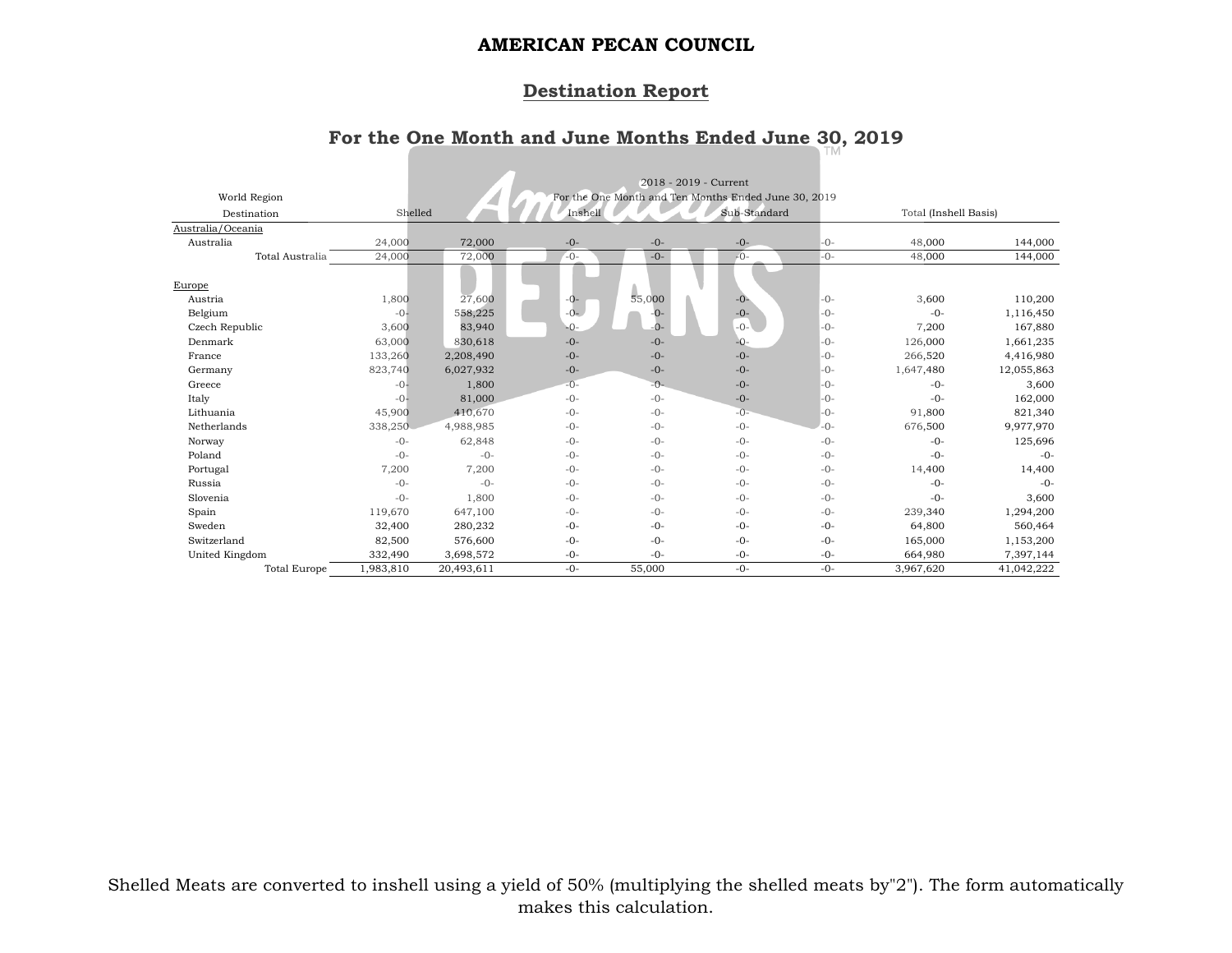# **Destination Report**

# **For the One Month and June Months Ended June 30, 2019**

| World Region<br>Destination  | Shelled         |                   | Inshell        |                     | 2018 - 2019 - Current<br>For the One Month and Ten Months Ended June 30, 2019<br>Sub-Standard |                | Total (Inshell Basis) |                      |
|------------------------------|-----------------|-------------------|----------------|---------------------|-----------------------------------------------------------------------------------------------|----------------|-----------------------|----------------------|
|                              |                 |                   |                |                     |                                                                                               |                |                       |                      |
| Middle East                  |                 |                   |                |                     |                                                                                               |                |                       |                      |
| Israel                       | 85,200          | 1,502,730         | $-0-$          | $-0-$               | $-0-$                                                                                         | $-0-$          | 170,400               | 3,005,460            |
| Jordan                       | $-0-$           | 24,000            | $-0-$          | $-0-$               | $-0-$                                                                                         | $-0-$          | $-0-$                 | 48,000               |
| Lebanon                      | $-0-$           | 56,250            | $-0-$          | $-0-$               | $-0-$                                                                                         | $-0-$          | $-0-$                 | 112,500              |
| Saudi Arabia                 | 24,000          | 442,110           | $-0-$          | ۸<br>$-0-$          | $-0-$                                                                                         | $-0-$          | 48,000                | 884,220              |
| Turkey                       | $-0-$           | 24,000            | $-0-$          | -0-                 | $-0-$                                                                                         | $-0-$          | $-0-$                 | 48,000               |
| <b>United Arab Emirates</b>  | 38,970          | 289,551           | $-Q-$          | $\Omega$            | $-0-$                                                                                         | $-0-$          | 77,940                | 579,102              |
| <b>Total Middle East</b>     | 148,170         | 2,338,641         | $-0-$          | $-0-$               | $-0-$                                                                                         | $-0-$          | 296,340               | 4,677,282            |
| North America                |                 |                   |                |                     |                                                                                               |                |                       |                      |
| Canada                       | 783,900         | 6,424,897         | $-0-$<br>$-0-$ | 52,096              | $-0-$                                                                                         | $-0-$<br>$-0-$ | 1,567,800             | 12,901,890           |
| Costa Rica<br>Mexico         | $-0-$<br>29,400 | 22,800<br>789,868 | $-0-$          | $-0-$<br>13,278,190 | $-0-$<br>$-0-$                                                                                | 568,605        | $-0-$<br>58,800       | 45,600<br>15,426,531 |
| Total North America          | 813,300         | 7,237,565         | $-0-$          | 13,330,286          | $-0-$                                                                                         | 568,605        | 1,626,600             | 28,374,021           |
|                              |                 |                   |                |                     |                                                                                               |                |                       |                      |
| South American               |                 |                   |                |                     |                                                                                               |                |                       |                      |
| Columbia                     | $-0-$           | 2,400             | $-0-$          | $-0-$               | $-0-$                                                                                         | $-0-$          | $-0-$                 | 4,800                |
| Peru                         | $-0-$           | 105,000           | $-0-$          | $-0-$               | $-0-$                                                                                         | $-0-$          | $-0-$                 | 210,000              |
| Trinidad                     | $-0-$           | 13,500            | $-0-$          | $-0-$               | $-0-$                                                                                         | $-0-$          | $-0-$                 | 27,000               |
| Total South America          | $-0-$           | 120,900           | $-0-$          | $-0-$               | $-0-$                                                                                         | $-0-$          | $-0-$                 | 241,800              |
|                              |                 |                   |                |                     |                                                                                               |                |                       |                      |
| <b>Total Exports</b>         | 3,216,084       | 29,740,861        | 1,779,650      | 25,393,312          | $-0-$                                                                                         | 605,705        | 8,211,818             | 92,718,767           |
| <b>Total Domestic</b>        | $-0-$           | $-0-$             | $-0-$          | $-0-$               | $-0-$                                                                                         | $-0-$          | $-0-$                 | $-0-$                |
| <b>Grand Total Shipments</b> | 3,216,084       | 29,740,861        | 1,779,650      | 25,393,312          | $-0-$                                                                                         | 605,705        | 8,211,818             | 92,718,767           |